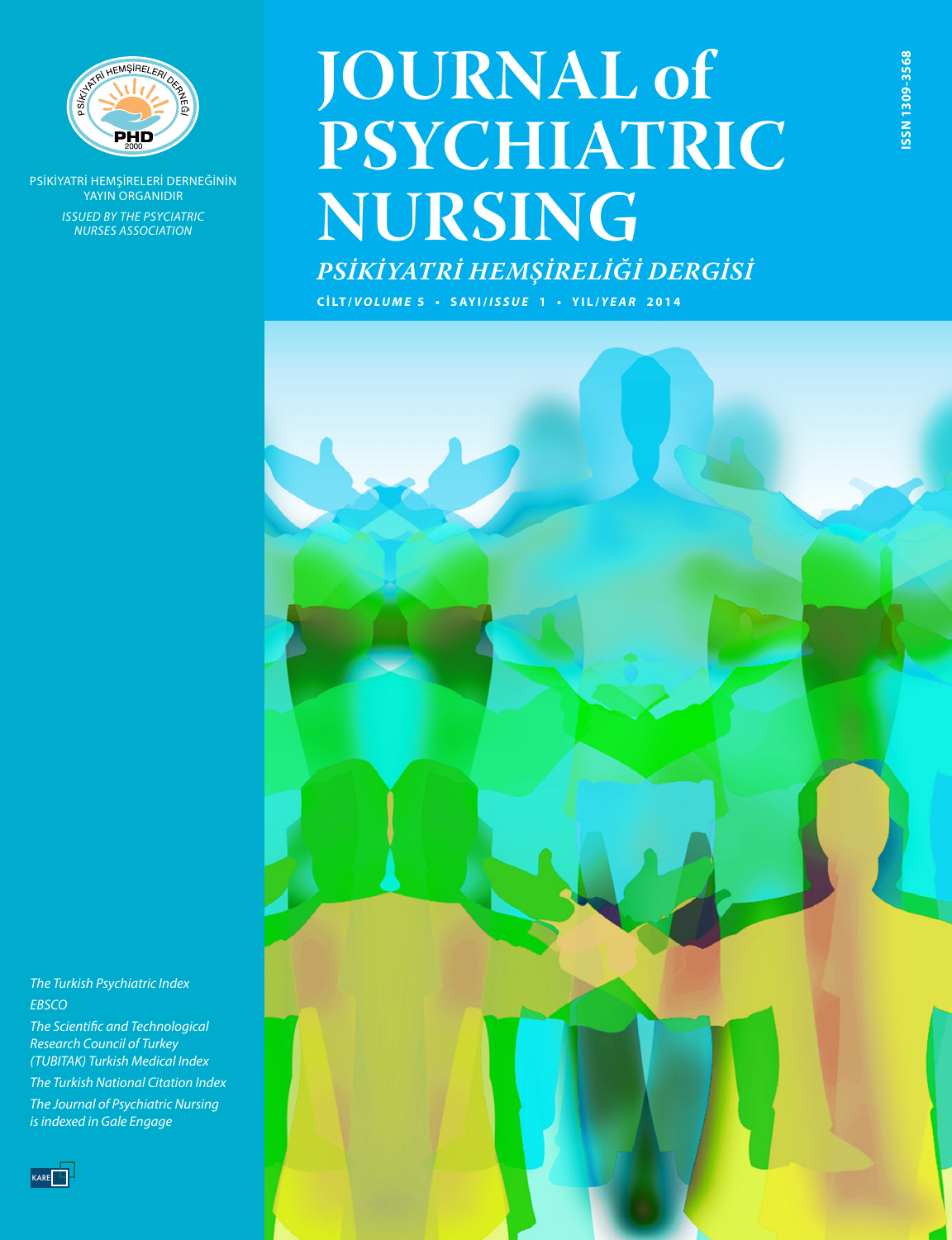

PSİKİYATRİ HEMŞİRELERİ DERNEĞİNİN YAYIN ORGANIDIR *ISSUED BY THE PSYCIATRIC NURSES ASSOCIATION*

# **PSİKİYATRİ HEMŞİRELİĞİ DERGİSİ**

# *JOURNAL of PSYCHIATRIC NURSING*

**C İ LT /** *VOLUME* **5 • SAYI/***ISSUE* **1 • YIL/** *YEAR* **2014**

#### **EDİTÖRLER KURULU /** *EDITORIAL BOARD*

**EDİTÖR /** *EDITOR IN CHIEF*

Nurhan EREN Nazmiye KOCAMAN YILDIRIM

#### **YARDIMCI EDİTÖRLER /** *ASSOCIATE EDITORS*

Hülya BİLGİN Selma DOĞAN Perihan GÜNER KÜÇÜKKAYA Gül ÜNSAL Neslihan KESER ÖZCAN Fahriye OFLAZ

#### **İSTATİSTİK DANIŞMANI /** *STATISTICAL CONSULTANT*

Rian DİSCİ

#### **ULUSAL DANIŞMA KURULU /** *NATIONAL SCIENTIFIC ADVISORY BOARD*

Filiz ADANA Ebru AKGÜN ÇITAK Gülsüm ANÇEL Berna ARİFOĞLU Hülya ARSLANTAŞ Nesrin AŞTI Aysun BABACAN GÜMÜŞ Elçin BABOĞLU AKDENİZ Leyla BAYSAN ARABACI Ayşegül BİLGE Nihal BOSTANCI DAŞTAN Kadriye BULDUKOĞLU Sevim BUZLU Sibel COSKUN Olcay ÇAM Zekiye ÇETİNKAYA DUMAN

Fatma DEMİRKIRAN Selma DOĞAN Şeyda DÜLGERLER Fatma EKER Esra ENGİN Nevin GONCA ONAN Neslihan GÜNÜŞEN Ayça GÜRKAN Özlem IŞIL Songül KAMIŞLI Semra KARACA Gülseren KESKİN Meral KELLECİ Yasemin KUTLU Leman KUTLU Leyla KÜÇÜK

Ayşe OKANLI Fatma ÖZ Ayşe ÖZCAN Celale ÖZCAN Neslihan ÖZCAN Gönül ÖZGÜR Neslihan PARTLAK GÜNÜŞEN Çaylan PEKTEKİN Gülcem SALA RAZI Gülay TAŞDEMİR Havva TEL Gülşen TERAKYE Besti ÜSTÜN Serap YILDIRIM Çiğdem YÜKSEL

#### **ULUSLARARASI DANIŞMA KURULU /** *INTERNATIONAL EDITORIAL BOARD*

Leonard BOWERS Jeanne A. CLEMENT John CUTCLIFFE Peter PHILLIPS

**TEKNİK EDİTÖR /** *TECHNICAL EDITOR* Arzu AYDOĞDU

**DİL EDİTÖRÜ /** *LINGUISTIC EDITOR* Corinne LOUGUE CAN

Roland VAN DE SANDE

Türk Psikiyatri Dizini, Türkiye Atıf Dizini, Index Copernicus, Gale/Cengage Learning ve

*Indexed in Turkish Psychiatry Index, Index Copernicus, Gale/Cengage Learning, and TUBITAK ULAKBIM.*